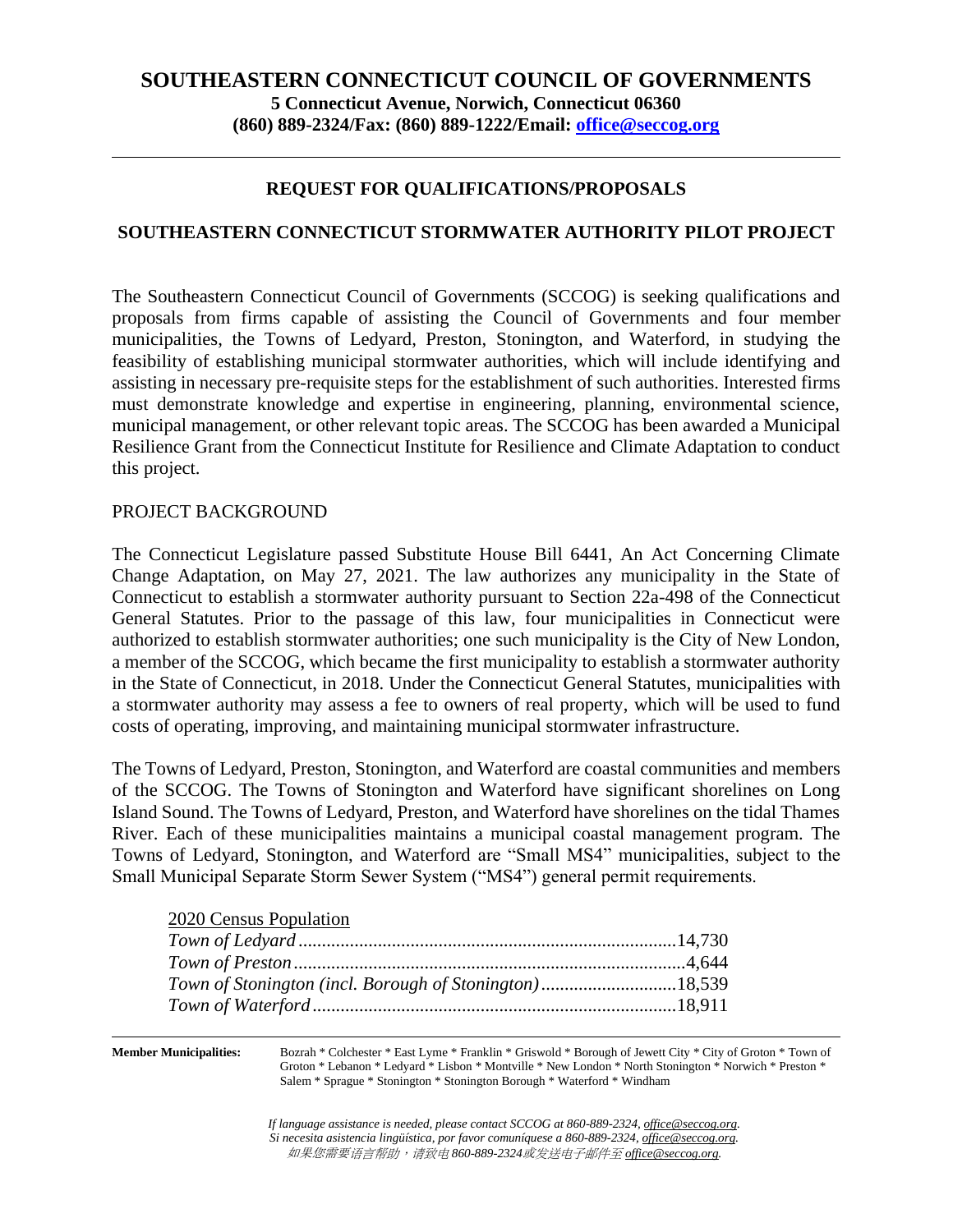#### SUBMISSION REQUIREMENTS

- 1) Background statement describing the firm, its discipline capabilities, principals, staff availability, location, and financial stability.
- 2) Qualifications and position with the firm of those individuals who will be assigned to the project. Include resumes of key personnel.
- 3) Statement of experience with similar projects. Identify location of the work, clients, contact information, dates of completion, and deliverables provided.
- 4) A proposal describing the firm's approach to this two-part project, responding to the draft scope of services attached, including a schedule and proposed budget/fee for project completion.
- 5) Three (3) copies of the Statement of Qualifications/Proposal should be submitted to James S. Butler, AICP, Executive Director, Southeastern Connecticut Council of Governments, 5 Connecticut Avenue, Norwich, CT, 06360.

#### SELECTION PROCESS

A selection committee will evaluate qualifications and response to the attached draft scope. The firm selected shall be based on qualifications and their proposed project scope; however, it is requested that all firms include proposed project fees and information about how these have been developed.

After selection of the most qualified firm, SCCOG will negotiate a final fee for the project based on a detailed scope of service developed by SCCOG and the selected consultant. If SCCOG and that firm are unable to negotiate a contract, negotiations will be terminated with that firm and the next most qualified firm will be selected until a contract has been negotiated with a qualified firm.

#### SUBMISSION DEADLINE

Statements of Qualifications and Project Proposals must be received by SCCOG no later than **Friday, April 29, 2022 at 4:00 p.m. EST**. Statements received after this deadline will not be considered.

#### ADDITONAL INFORMATION

A preliminary project scope is attached.

**Member Municipalities:** Bozrah \* Colchester \* East Lyme \* Franklin \* Griswold \* Borough of Jewett City \* City of Groton \* Town of Groton \* Lebanon \* Ledyard \* Lisbon \* Montville \* New London \* North Stonington \* Norwich \* Preston \* Salem \* Sprague \* Stonington \* Stonington Borough \* Waterford \* Windham

> *If language assistance is needed, please contact SCCOG at 860-889-2324, office@seccog.org. Si necesita asistencia lingüística, por favor comuníquese a 860-889-2324, office@seccog.org.* 如果您需要语言帮助,请致电 *860-889-2324*或发送电子邮件至 *office@seccog.org.*